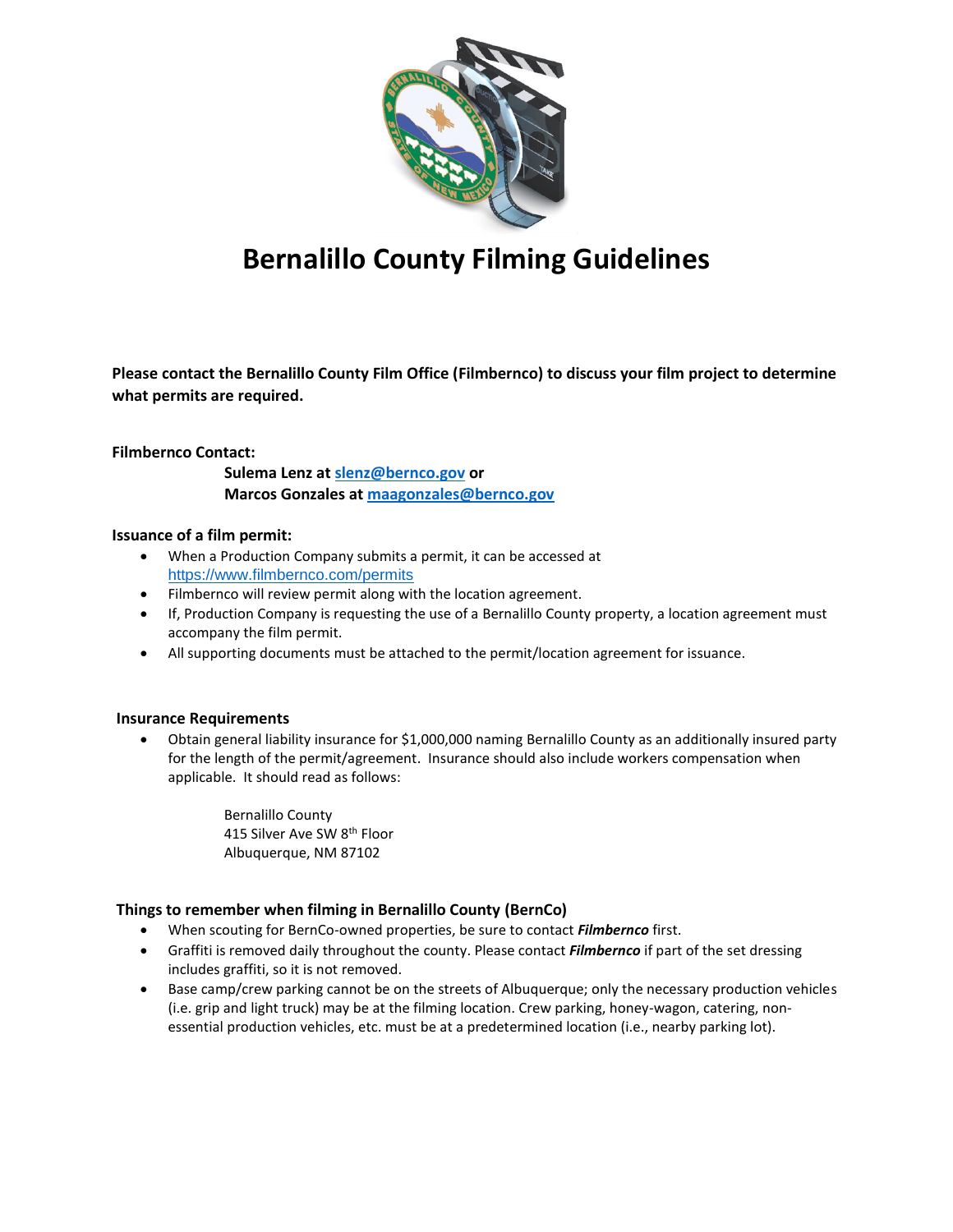## **Neighborhood Notification**

The Production Company must notify affected residents, occupants and businesses, in advance of filming and as instructed by *Filmbernco*. Please only use the **Letter of Notification** template provided by **Filmbernco.** When notifying the neighborhood, document every address and note whether the resident signed off or Production Company left a notice. For filming during the hours of 10pm – 7am, a night waver must be completed. Please be sure the information on the Letter of Notification matches the permit before submitting it to **Filmbernco**. Production Company must attach the Letter of Notification to the permit/location agreement for issuance.

**Consideration to Residents/Occupants/Businesses**: These individuals should be free from any negative environmental conditions resulting from filming including, but not limited to, spillover lighting, exhaust fumes or noise that may affect their ability to enjoy their property or conduct their business unless they have been contacted and do not express any objection.

## **In Specific:**

**Lighting**: Lighting for filming should be oriented away from neighboring residences unless residents have been contacted and do not express any objection and should not interfere with the safe movement of traffic.

**Noise**: The production company must comply with legislation governing noise. If the affected residents/occupants/businesses have been advised in advance of the nature of the noise and do not object, the likelihood of a complaint will be reduced.

**Disruption to Residents/Occupants/Businesses:** It is the production company's responsibility to ensure that there is a minimum of disruption to residents, occupants, businesses and BernCo employees where filming occurs. This includes ensuring residents, owners and customer's access to their respective premises and ensuring pedestrian and vehicular access to adjoining properties.

## **Land Management and Open Spaces**

- **Flimbernco** will review the Production Company request and identify areas, within Bernalillo County that are film friendly.
- Open Space will review request providing all restrictions or needs for open space property use, that must be met by Production Company before permit issuance.
- Open Spaces requires Bernalillo County Site Reps for Prep, Film and Wrap.

## **Recreations Community Centers**

- **Filmbernco** will review the Production Company request and identify availably.
- **Filmbernco** will notify Community Center and the Community Recreation Section Manager of request for use of property as soon as received.
- Community Center will review request providing all restrictions or needs for use, of property/facility that must be met by the Production Company before permit issuance.

## **Drone Use:**

 Drone Company must submit an email from the Production certifying that during its use of the drone that it will comply with the FAA's SMALL UNMANNED AIRCRAFT FULE (PART 107).

## **Vehicles, Traffic, Parking**

**Traffic**:

- No interference with pedestrian traffic, vehicular traffic, or metered/permitted parking is to occur without being noted on the permit and approved by *Filmbernco*.
- All production vehicles must follow governing traffic laws unless otherwise noted on the permit.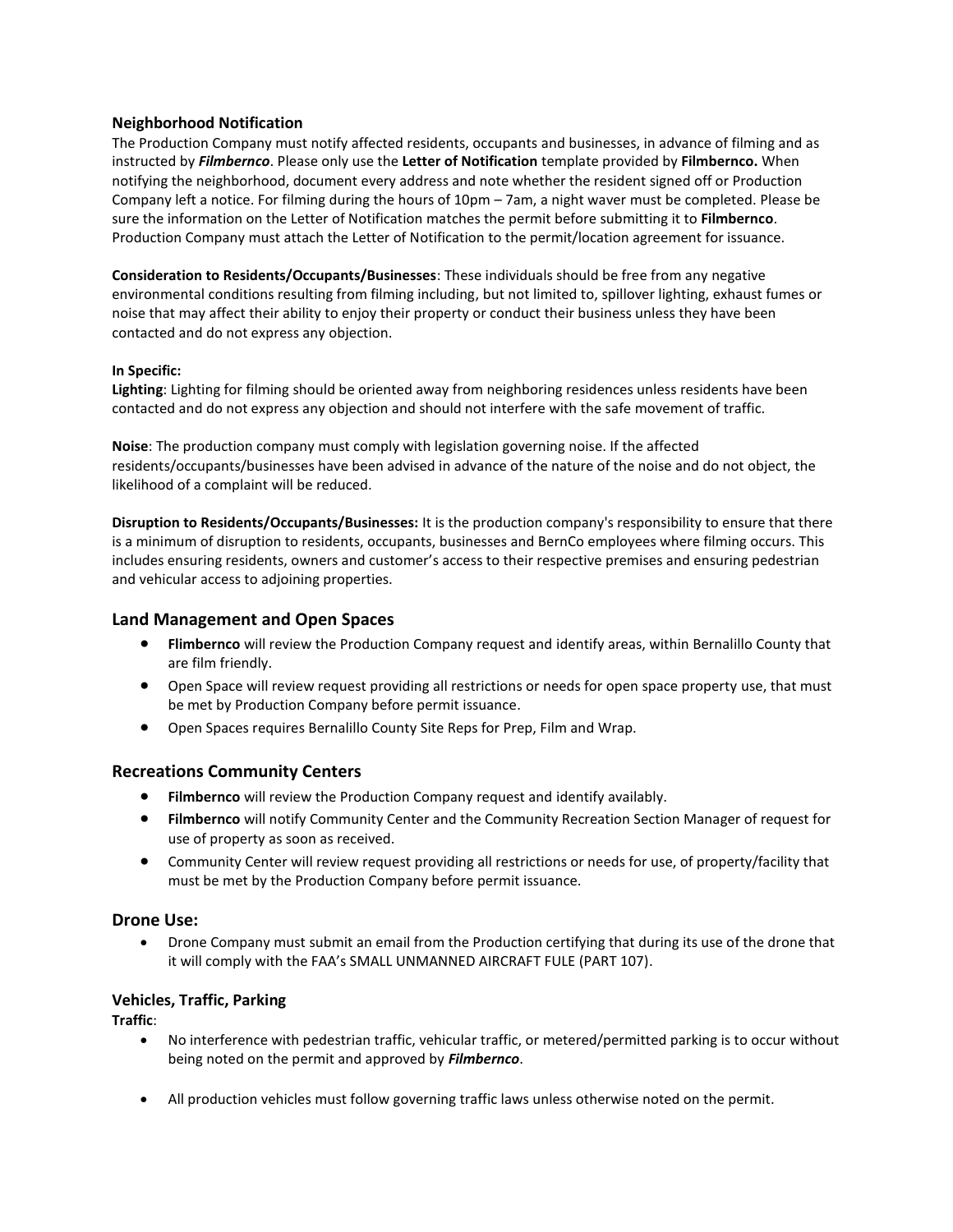#### **Parking and/or Standing**:

- Production vehicles must not block fire hydrants, be parked in fire lanes, and must leave at least 20 feet of clearance between vehicles to all allow passage for emergency response vehicles.
- Production vehicles must not block parking lot access/egress ramps.

## **Intermittent Traffic Control**:

- Production Company must attach the **ITC** along with the **Notice of Intent** to permit/location agreement. ITC plan and Notice of intent will be sent to the Public Works office for review and approval.
- ITC is limited to a **maximum of 5 minutes** and must be under the supervision of a Chief's Overtime police officer.
- During rush hour traffic, use of Intermittent Traffic Control Plan may be limited.

## **Police/Fire/Ambulance**

## **Filming Activities and Relationship to Police/Fire/Ambulance**:

- Appropriate Fire Personnel/Fire Marshals are required for the detonation of any pyrotechnic special effects.
- The Bernalillo County Fire Marshal's Office must be advised in advance when the use of flammable liquids/materials and special effects are being planned.
- Chief's Overtime Deputy Officers\* are required as determined by *Filmbernco* for such things as intermittent traffic control and/or street closures.
- Chief's Overtime must be contacted in advance of filming to schedule officers. Please note county, is law enforcement officers are Bernalillo County Sheriff's Deputies. A copy of the completed film permit is to be supplied by the production company to each of the police officers on duty.

## **Responsibilities**

**Clean-up**: Production crews must clean the location at the end of the filming day with a minimum amount of noise and disruption. The area must be returned to its original condition unless otherwise approved by Filmbernco or other if arrangements have been made with an operating county department and noted on the permit.

**Conduct**: It is the responsibility of the production company to ensure that its staff operates in a safe and professional manner in the course of their duties.